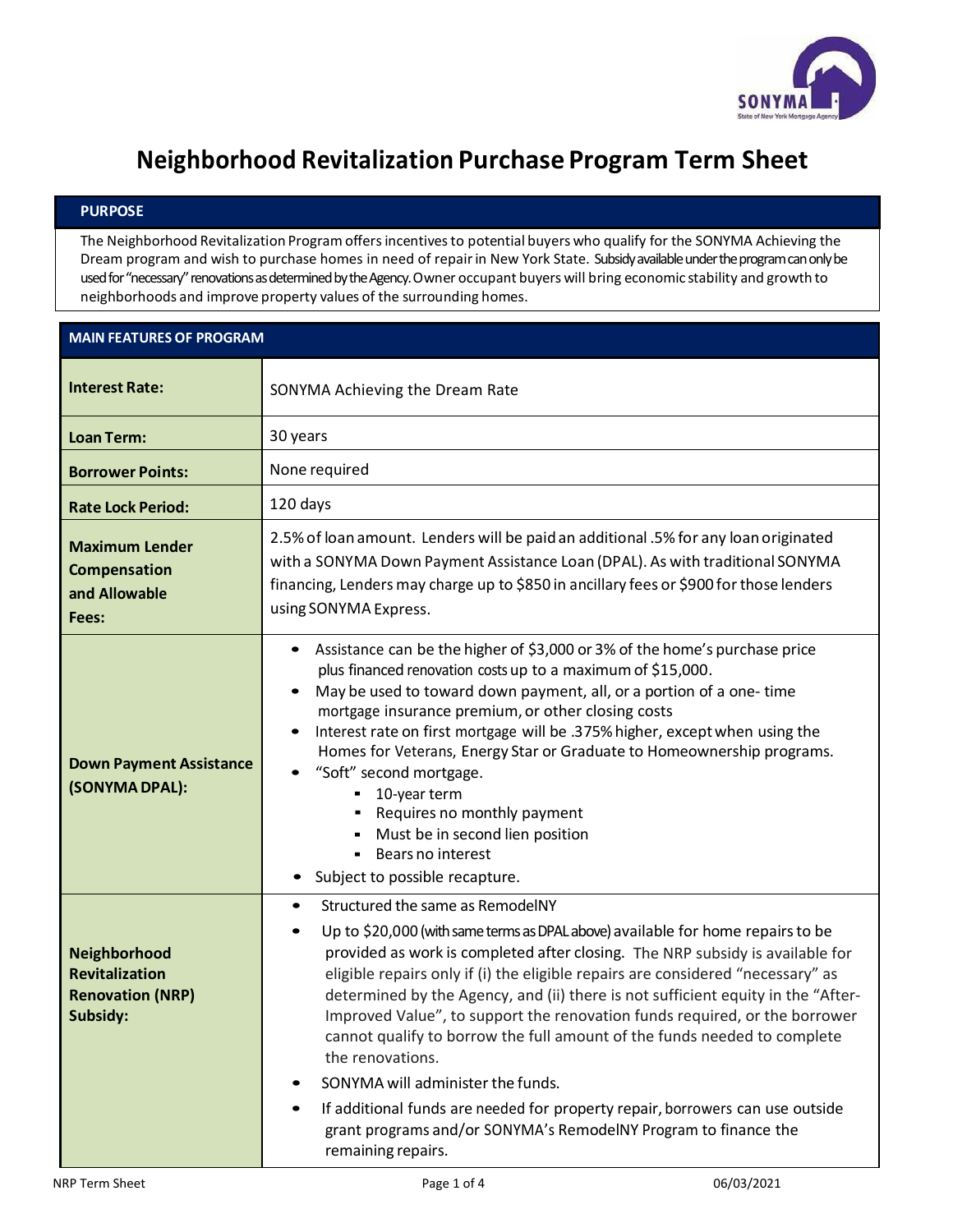

| <b>Eligible Borrowers:</b>                                                                | Owner occupants.                                                                                                                                                                    |                                        |                   |                                                                             |  |
|-------------------------------------------------------------------------------------------|-------------------------------------------------------------------------------------------------------------------------------------------------------------------------------------|----------------------------------------|-------------------|-----------------------------------------------------------------------------|--|
| <b>Loan Purpose:</b>                                                                      | <b>Purchase Rehabilitation Mortgage</b>                                                                                                                                             |                                        |                   |                                                                             |  |
| <b>Maximum Household</b><br>Income:                                                       | SONYMA Achieving the Dream Income Limits                                                                                                                                            |                                        |                   |                                                                             |  |
|                                                                                           | <b>Property Type</b>                                                                                                                                                                | <b>Loan Limit</b>                      | <b>Max LTV</b>    | <b>Minimum Contribution</b>                                                 |  |
| <b>Eligible Property</b><br>Types, Loan Limits,<br><b>Max LTVs, Minimum</b>               | 1-2 Units &<br>Condos                                                                                                                                                               | \$548,250<br>\$548,251 -<br>\$600,000  | 97%<br>95%<br>90% | 1% of Purchase Price<br>1% of Purchase Price<br>3% of Purchase Price        |  |
| <b>Borrower</b><br><b>Contribution:</b>                                                   | Cooperatives                                                                                                                                                                        | Up to \$548,250<br>\$548,251 and above | 95%<br>90%        | 3% of Purchase Price<br>3% of Purchase Price                                |  |
|                                                                                           | 3-4 Units                                                                                                                                                                           | Up to \$548,250<br>\$548,251 and above | 90%<br>85%        | 3% of Purchase Price<br>5% of Purchase Price                                |  |
| <b>Maximum CLTV:</b>                                                                      | None                                                                                                                                                                                |                                        |                   |                                                                             |  |
| <b>Eligible Communities:</b>                                                              | Must be in New York State                                                                                                                                                           |                                        |                   |                                                                             |  |
| <b>Purchase Price Limits:</b>                                                             | <b>SONYMA Purchase Price limits</b>                                                                                                                                                 |                                        |                   |                                                                             |  |
| <b>Pre-Closing Homebuyer</b><br><b>Education &amp; Counseling</b><br><b>Requirements:</b> | Face-to-face counseling from a HomeSmartNY member counseling agency required for<br>all loans. Up to \$500 may be reimbursed after closing for the homebuyer counseling<br>fee.     |                                        |                   |                                                                             |  |
|                                                                                           | Standard SONYMA underwriting guidelines apply, except as below:                                                                                                                     |                                        |                   |                                                                             |  |
|                                                                                           | Exceptions granted for borrowers with prior foreclosure or short sale<br>specifically related to financial crisis. Borrower must document:                                          |                                        |                   |                                                                             |  |
|                                                                                           | Reason for loss of home                                                                                                                                                             |                                        |                   |                                                                             |  |
| <b>Credit Underwriting:</b>                                                               | Job loss or job downsizing<br>" Substantial change in payment<br>- Relocation or other circumstance requiring sale of home that<br>was underwater due to decreased property values. |                                        |                   |                                                                             |  |
|                                                                                           | 36 months re-established credit with no late payments and a 12-<br>month housing reference<br>Mortgage paid as agreed until delinquency caused by financial crisis                  |                                        |                   |                                                                             |  |
| <b>Consultant Requirement:</b>                                                            | SONYMA approved consultant.                                                                                                                                                         |                                        |                   | The scope of work to be completed on the home must be completed by a HUD or |  |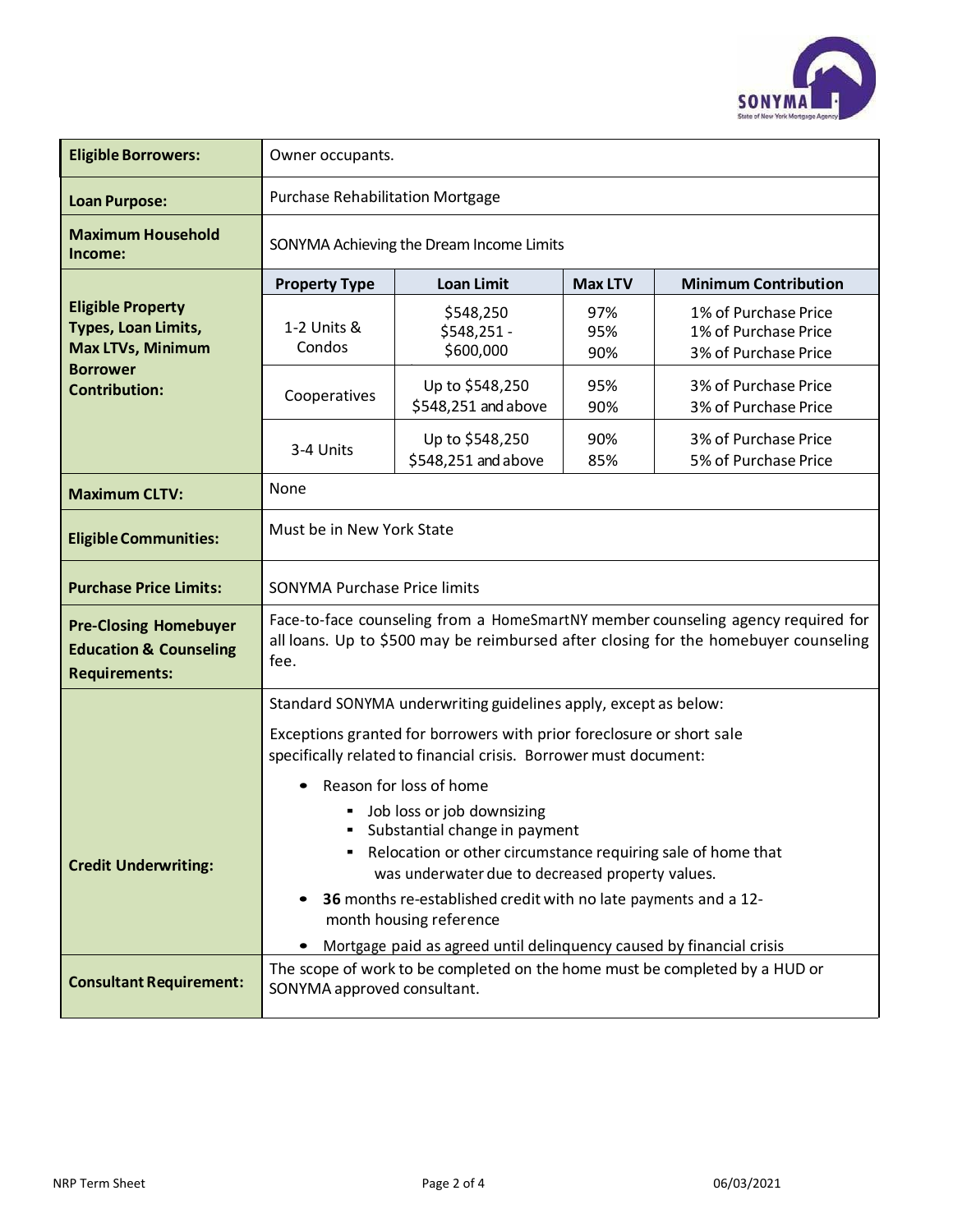

| <b>Contractor Requirements:</b> | If the subject property was constructed prior to 1978 and there is lead based<br>paint remediation, more than 6 square feet of painted space being disturbed, or<br>the windows are being replaced, the contractor must be Lead Based Paint<br>Certified, per EPA regulations.<br>If there is mold remediation, or asbestos removal, the contractor must be<br>certified to perform such work.<br>Contractors should be licensed to perform any work requiring licensing.<br>Contractors should provide their liability insurance policy (in an amount no less<br>than the loan amount). |  |  |  |
|---------------------------------|------------------------------------------------------------------------------------------------------------------------------------------------------------------------------------------------------------------------------------------------------------------------------------------------------------------------------------------------------------------------------------------------------------------------------------------------------------------------------------------------------------------------------------------------------------------------------------------|--|--|--|
| <b>Eligible Improvements:</b>   | Any outstanding health and safety items, building code violations or structural<br>items must be addressed.                                                                                                                                                                                                                                                                                                                                                                                                                                                                              |  |  |  |
|                                 | The renovations being funded with the NRP subsidy must be necessary. Other<br>٠<br>repairs may also be included in the overall scope of work, but the cost of those<br>repairs is to be financed into the loan instead of funded by the subsidy. The<br>subsidy can cover the contingency reserve, inspection, and permit fees for all<br>repairs. Examples of eligible improvements are listed below. (This list is not all<br>inclusive and the Agency reserves the right to determine, in its sole discretion,<br>that renovations are not "necessary".):                             |  |  |  |
|                                 | Structural improvements or repairs necessary to bring the home up to<br>O<br>code (e.g., repair or replacement of structural damage, roof<br>replacement, chimney repair, repair of termite damage and the<br>treatment against termites or other insect infestation, etc.)                                                                                                                                                                                                                                                                                                              |  |  |  |
|                                 | Elimination of health and safety hazards (including the resolution of<br>$\circ$<br>defective paint surfaces or lead-based paint problems on homes built<br>prior to 1978, mold remediation and asbestos abatement, etc.).                                                                                                                                                                                                                                                                                                                                                               |  |  |  |
|                                 | Reconditioning or replacement of major systems (Including plumbing,<br>O<br>heating, air conditioning and electrical systems. Installation of new<br>plumbing fixtures is acceptable. Connecting to public water and/or<br>sewer system, or installation of Well and/or Septic System is also<br>acceptable. The well or septic system must be installed or repaired prior<br>to beginning any other repairs to the property.)                                                                                                                                                           |  |  |  |
|                                 | Necessary improvements to kitchens or bathrooms (Repairs must be<br>$\circ$<br>needed and not of an exclusively cosmetic nature. e.g., work needed to<br>accommodate new fixtures, cabinetry, countertops, flooring, energy<br>star rated appliances, etc.).                                                                                                                                                                                                                                                                                                                             |  |  |  |
|                                 | Energy conservation improvements (e.g., energy saving thermostat,<br>O<br>new double pane windows, steel insulated exterior doors, insulation,<br>tankless or solar domestic hot water systems, caulking and<br>weatherstripping, etc.).                                                                                                                                                                                                                                                                                                                                                 |  |  |  |
|                                 | Improvements for accessibility to the Handicapped (e.g., remodeling<br>$\circ$<br>kitchens and baths for wheelchair access, lowering kitchen cabinets,<br>installing wider doors and exterior ramps, etc.).                                                                                                                                                                                                                                                                                                                                                                              |  |  |  |